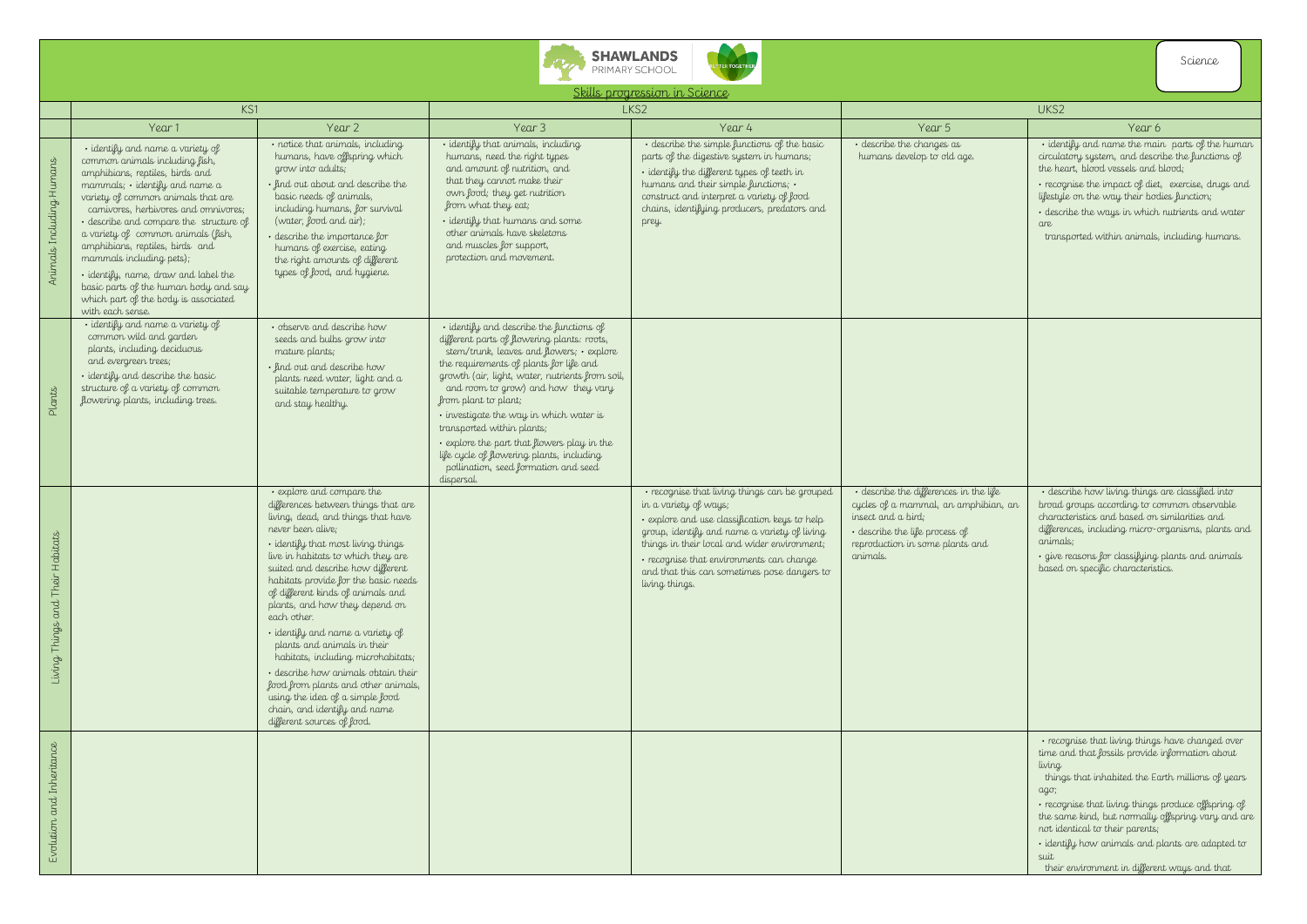|                    | adaptation may lead to evolution.                                                        |
|--------------------|------------------------------------------------------------------------------------------|
|                    |                                                                                          |
|                    |                                                                                          |
|                    |                                                                                          |
|                    |                                                                                          |
|                    |                                                                                          |
|                    |                                                                                          |
|                    |                                                                                          |
|                    |                                                                                          |
|                    |                                                                                          |
| s fall<br>force of |                                                                                          |
| and the            |                                                                                          |
| nce,               |                                                                                          |
| act                |                                                                                          |
| ns                 |                                                                                          |
| s allow            |                                                                                          |
| effect.            |                                                                                          |
|                    |                                                                                          |
|                    |                                                                                          |
|                    |                                                                                          |
|                    |                                                                                          |
|                    | · recognise that light appears to travel in straight<br>lines;                           |
|                    | · use the idea that light travels in straight lines to                                   |
|                    | explain that objects are seen because they give out<br>or reflect light into the eye;    |
|                    | · explain that we see things because light travels                                       |
|                    | from light sources to our eyes or from light sources<br>to objects and then to our eyes; |
|                    | · use the idea that light travels in straight lines to                                   |
|                    | explain why shadows have the same shape as the<br>objects that cast them.                |
|                    |                                                                                          |
|                    |                                                                                          |
|                    |                                                                                          |
|                    |                                                                                          |
|                    |                                                                                          |
|                    |                                                                                          |
|                    |                                                                                          |
|                    |                                                                                          |
| $E$ arth           |                                                                                          |
| sun in             |                                                                                          |
| won                |                                                                                          |
| on as              |                                                                                          |
| ion to             |                                                                                          |
| pparent<br>sky.    |                                                                                          |
|                    |                                                                                          |

| Seasonal<br>Chanaes | · observe changes across the 4<br>seasons;<br>· observe and describe weather<br>associated with the seasons and how<br>day length varies. |                                                                                                                                                                                                                                                                                                                                                                                                                                                                                                                                                                                                                           |                                                                                                                                                                                                                                                                                                                                                                                                                                                                                |                                                                                                                                                                                                                                                                                                                                                                                                                 |
|---------------------|-------------------------------------------------------------------------------------------------------------------------------------------|---------------------------------------------------------------------------------------------------------------------------------------------------------------------------------------------------------------------------------------------------------------------------------------------------------------------------------------------------------------------------------------------------------------------------------------------------------------------------------------------------------------------------------------------------------------------------------------------------------------------------|--------------------------------------------------------------------------------------------------------------------------------------------------------------------------------------------------------------------------------------------------------------------------------------------------------------------------------------------------------------------------------------------------------------------------------------------------------------------------------|-----------------------------------------------------------------------------------------------------------------------------------------------------------------------------------------------------------------------------------------------------------------------------------------------------------------------------------------------------------------------------------------------------------------|
| Forces              |                                                                                                                                           | Forces and Magnets<br>· compare how things move on different<br>surfaces;<br>· notice that some forces need contact<br>between 2 objects, but magnetic forces can<br>act at a distance;<br>· observe how magnets attract or repel each<br>other and attract some materials and not<br>others;<br>· compare and group together a variety of<br>everyday materials on the basis of whether<br>they are attracted to a magnet, and identify<br>some magnetic materials;<br>· describe magnets as having 2 poles;<br>· predict whether 2 magnets will attract or<br>repel each other, depending on which poles<br>are facing. |                                                                                                                                                                                                                                                                                                                                                                                                                                                                                | Forces<br>· explain that unsupported objects fall<br>towards the Earth because of the force of<br>gravity acting between the Earth and the<br>falling object;<br>· identify the effects of air resistance,<br>water resistance and friction, that act<br>between moving surfaces;<br>· recognise that some mechanisms<br>including levers, pulleys and gears allow<br>a smaller force to have a greater effect. |
| Light               |                                                                                                                                           | · recognise that they need light in order to<br>see things and that dark is the absence of<br>light;<br>· notice that light is reflected from surfaces;<br>· recognise that light from the sun can be<br>dangerous and that there are ways to<br>protect their eyes;<br>· recognise that shadows are formed when<br>the light from a light source is blocked by<br>an opaque object;<br>· find patterns in the way that the<br>size of shadows change.                                                                                                                                                                    |                                                                                                                                                                                                                                                                                                                                                                                                                                                                                |                                                                                                                                                                                                                                                                                                                                                                                                                 |
| Sound               |                                                                                                                                           |                                                                                                                                                                                                                                                                                                                                                                                                                                                                                                                                                                                                                           | · identify how sounds are made, associating<br>some of them with something vibrating;<br>· recognise that vibrations from sounds travel<br>through a medium to the ear;<br>· find patterns between the pitch of a sound<br>and features of the object that produced it;<br>· find patterns between the volume of a<br>sound and the strength of the vibrations that<br>produced it;<br>· recognise that sounds get fainter as the<br>distance from the sound source increases. |                                                                                                                                                                                                                                                                                                                                                                                                                 |
| Earth and Space     |                                                                                                                                           |                                                                                                                                                                                                                                                                                                                                                                                                                                                                                                                                                                                                                           |                                                                                                                                                                                                                                                                                                                                                                                                                                                                                | · describe the movement of the Earth<br>and other planets relative to the sun in<br>the solar system;<br>· describe the movement of the moon<br>relative to the Earth;<br>· describe the sun, Earth and moon as<br>approximately spherical bodies;<br>· use the idea of the Earth's rotation to<br>explain day and night and the apparent<br>movement of the sun across the sky.                                |